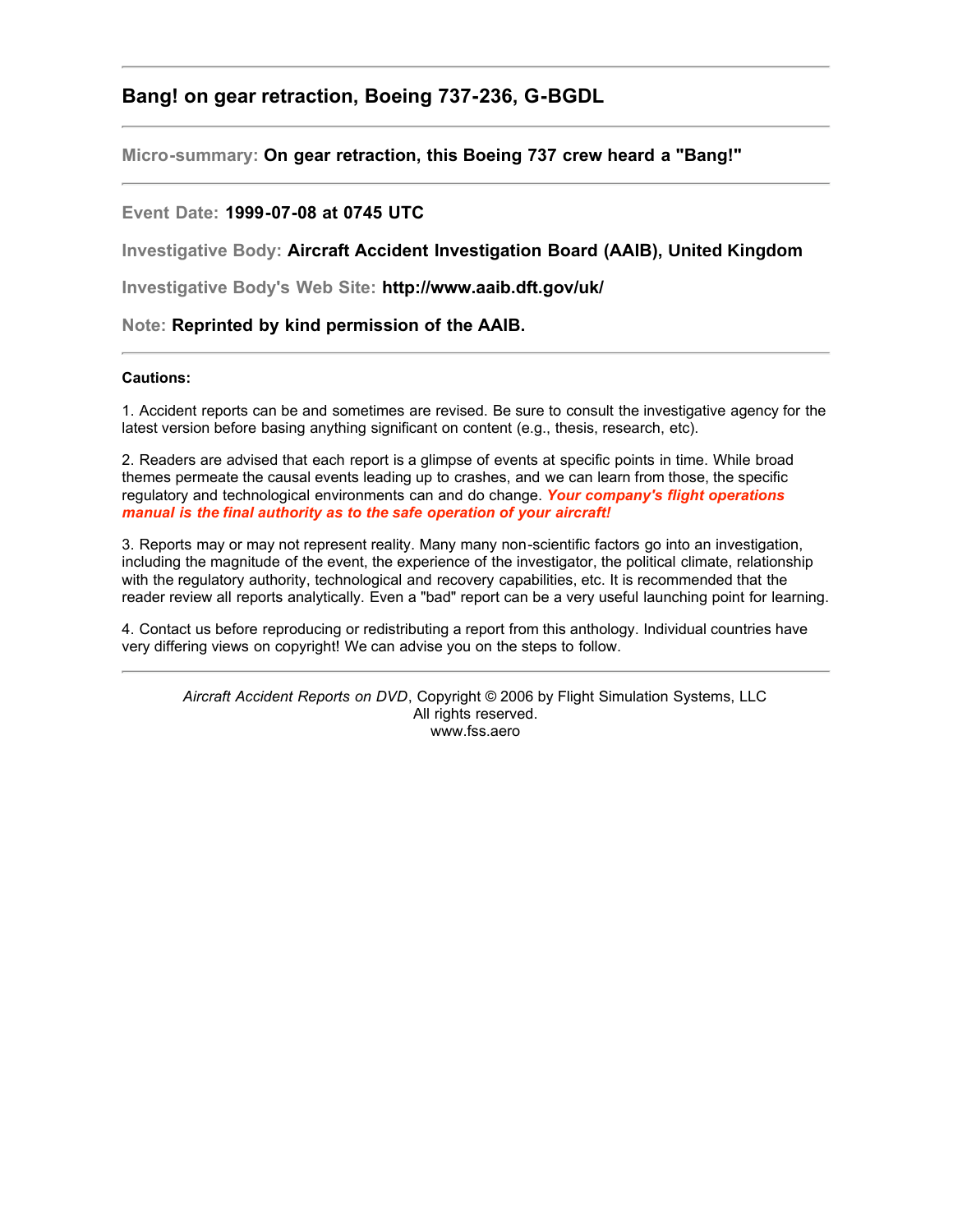## **Boeing 737-236, G-BGDL**

| <b>AAIB Bulletin No: 12/99</b>                   | Ref: EW/G99/07/20                                                                                              | Category: 1.1 |
|--------------------------------------------------|----------------------------------------------------------------------------------------------------------------|---------------|
| <b>Aircraft Type and</b><br><b>Registration:</b> | Boeing 737-236, G-BGDL                                                                                         |               |
| No & Type of Engines:                            | 2 Pratt & Whitney JT8D-15A turbofan engines                                                                    |               |
| <b>Year of Manufacture:</b>                      | 1980                                                                                                           |               |
| Date & Time (UTC):                               | 8 July 1999 at 0745 hrs                                                                                        |               |
| <b>Location:</b>                                 | London Gatwick Airport                                                                                         |               |
| <b>Type of Flight:</b>                           | <b>Public Transport</b>                                                                                        |               |
| <b>Persons on Board:</b>                         | Crew - 6 - Passengers - 63                                                                                     |               |
| Injuries:                                        | Crew - None - Passengers - None                                                                                |               |
| <b>Nature of Damage:</b>                         | Slight damage to left engine fan blade and CSD oil cooler                                                      |               |
| <b>Commander's Licence:</b>                      | Air Transport Pilot's Licence                                                                                  |               |
| <b>Commander's Age:</b>                          | 46 years                                                                                                       |               |
| <b>Commander's Flying</b><br><b>Experience:</b>  | $11,800$ hours (of which $7,030$ were on type)                                                                 |               |
|                                                  | Last 90 days - 90 hours                                                                                        |               |
|                                                  | Last 28 days - 40 hours                                                                                        |               |
| <b>Information Source:</b>                       | Aircraft Accident Report Form submitted by the pilot and<br>information supplied by Central Science Laboratory |               |

The aircraft had just taken off on a scheduled flight when, as the landing gear was retracting at a height of some 100 to 200 feet agl, a loud 'bang' was heard and the aircraft shuddered and oscillated in roll momentarily. As the climb was continued, both pilots checked the engine indications which showed both engines to be operating normally. Shortly afterwards, however, a pungent smell became apparent on the flight deck and within the passenger cabin, and a passenger reported to the crew that flames had been seen emanating from the left engine for a short time. A 'Pan' call was transmitted and the aircraft then returned to Gatwick Airport where it landed without further incident.

An inspection of the aircraft revealed evidence of a birdstrike on the No.1 engine intake. One fan blade had been damaged and the constant speed drive (CSD) oil cooler matrix had become blocked and damaged.